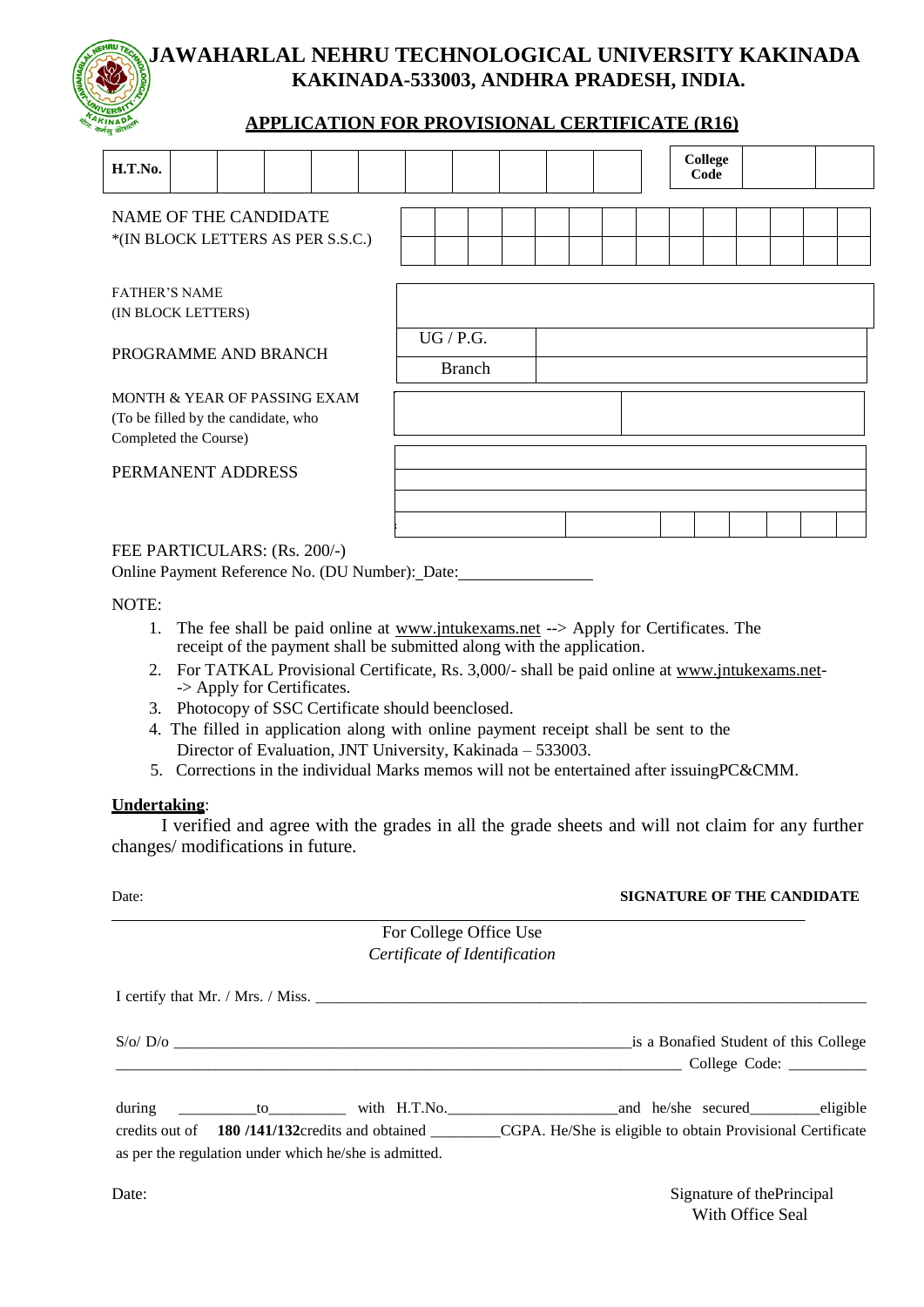## **COMPUTATION OF CGPA**

### $SGPA(Si) = \sum (Ci X Gi) / \sum Ci$

Where Ci is the number of credits of the ith course and Gi is the grade point scored byte student in the ith course.

The CGPA is also calculated taking into account all the courses undergone by a student over all the semester of a programme, i.e.

 $CGPA = \Sigma (Ci X Si) / \Sigma Ci$ Where Si is the SGPA of the ith semester and Ci is the total number of credits in that semester.

Equivalent Percentage = **(CGPA – 0.75) / x 10**

#### **AWARD OF CLASS**

# **B. TECH. (REGULAR) STUDENTS:**

The candidate shall register for 180 credits and secure all the 180 credits.

| <b>Class Awarded</b>                | <b>CGPA</b> to be secured          |                             |
|-------------------------------------|------------------------------------|-----------------------------|
| <b>First Class with Distinction</b> | $\geq$ 7.75 with no failures       | <b>From the</b>             |
| <b>First Class</b>                  | $\geq$ 6.75 with subjects failures | <b>CGPA</b><br>secured from |
| Second Class                        | $\geq$ 5.75 to < 6.75              | 180 Credits.                |
| Pass Class                          | $\geq$ 4.75 to < 5.75              |                             |

### **FOR B. TECH. (LATERAL ENTRY SCHEME):**

The candidate shall register for 132 credits and secure all the 132 credits.

| Class Awarded                       | <b>CGPA</b> to be secured          | <b>From the</b>                    |  |  |  |  |  |
|-------------------------------------|------------------------------------|------------------------------------|--|--|--|--|--|
| <b>First Class with Distinction</b> | $\geq$ 7.75 with no failures       | <b>CGPA</b> secured                |  |  |  |  |  |
| <b>First Class</b>                  | $\geq$ 6.75 with subjects failures | from 132<br><b>Credits from II</b> |  |  |  |  |  |
| Second Class                        | $\geq$ 5.75 to < 6.75              | Year to IV<br>Year                 |  |  |  |  |  |
| <b>Pass Class</b>                   | $\geq$ 4.75 to < 5.75              |                                    |  |  |  |  |  |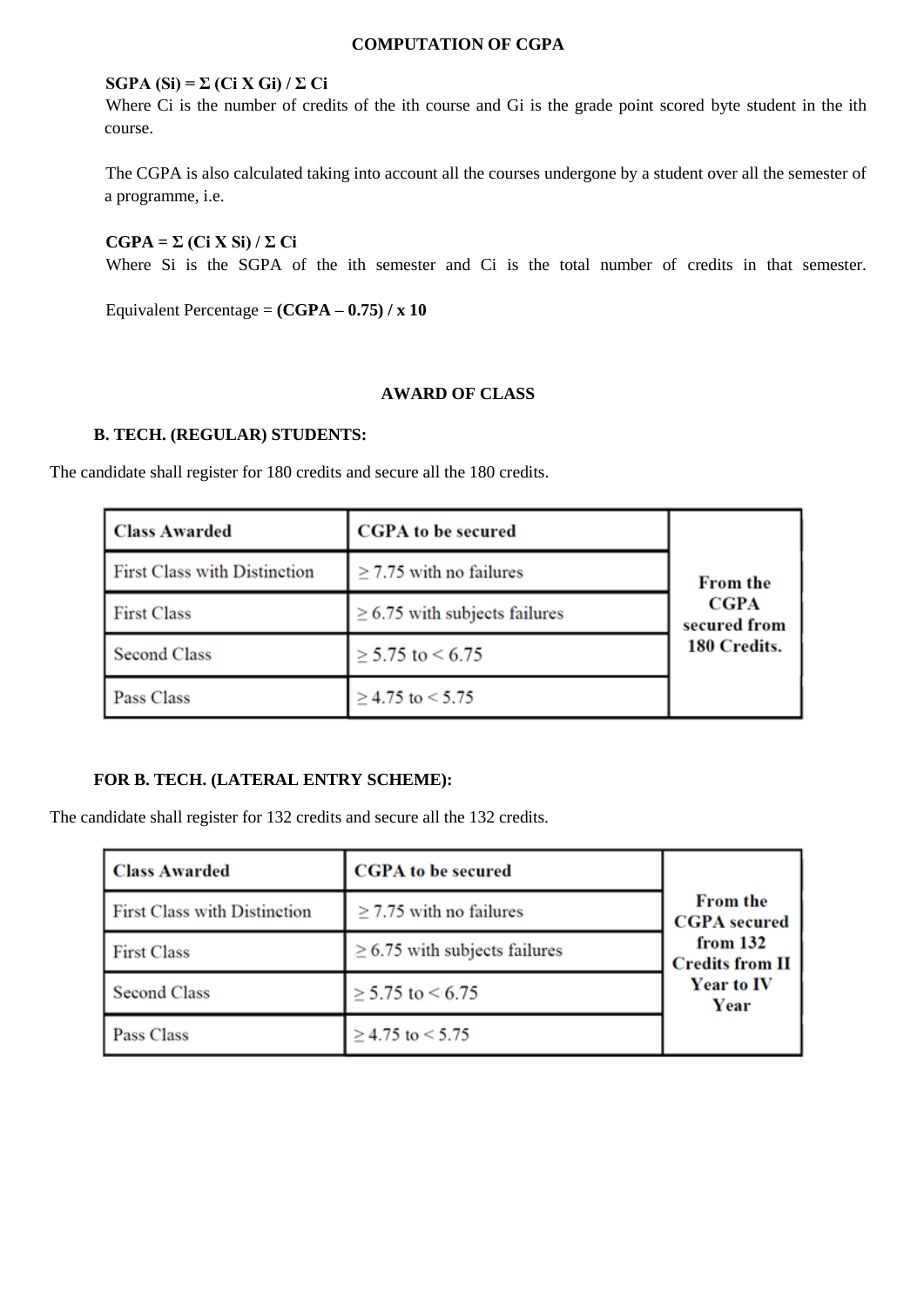# **JAWAHARLAL NEHRU TECHNOLOGICAL UNIVERSITY KAKINADA** CONSOLIDATED MARKS MEMO / CREDIT SHEET (R16)

**I YEAR**

| <b>Name</b><br><b>Year of Admission:</b> |
|------------------------------------------|
|------------------------------------------|

 $\text{Collect:}$ 

# **Branch: Month & Year of Final Exam: College Code:**

**C**

|      | I SEMESTER |                       |              | <b>II SEMESTER</b> |      |               |                    |  |   |  |  |
|------|------------|-----------------------|--------------|--------------------|------|---------------|--------------------|--|---|--|--|
| S.No | Course     | $ Grade  G P  $ Statu | $\mathbf{s}$ | $\mathbf C$        | S.No | <b>Course</b> | $ Grade G P$ Statu |  | S |  |  |
|      |            |                       |              |                    |      |               |                    |  |   |  |  |
|      |            |                       |              |                    |      |               |                    |  |   |  |  |
|      |            |                       |              |                    |      |               |                    |  |   |  |  |
|      |            |                       |              |                    |      |               |                    |  |   |  |  |
|      |            |                       |              |                    |      |               |                    |  |   |  |  |
|      |            |                       |              |                    |      |               |                    |  |   |  |  |
|      |            |                       |              |                    |      |               |                    |  |   |  |  |
|      |            |                       |              |                    |      |               |                    |  |   |  |  |
|      |            |                       |              |                    |      |               |                    |  |   |  |  |

# **II YEAR**

|      | <b>I SEMESTER</b> |          |  |                           |             |  |      | <b>II SEMESTER</b> |  |  |  |  |
|------|-------------------|----------|--|---------------------------|-------------|--|------|--------------------|--|--|--|--|
| S.No | <b>Course</b>     | Grade GP |  | <b>Statu</b><br>${\bf s}$ | $\mathbf C$ |  | S.No | <b>Course</b>      |  |  |  |  |
|      |                   |          |  |                           |             |  |      |                    |  |  |  |  |
|      |                   |          |  |                           |             |  |      |                    |  |  |  |  |
|      |                   |          |  |                           |             |  |      |                    |  |  |  |  |
|      |                   |          |  |                           |             |  |      |                    |  |  |  |  |
|      |                   |          |  |                           |             |  |      |                    |  |  |  |  |
|      |                   |          |  |                           |             |  |      |                    |  |  |  |  |
|      |                   |          |  |                           |             |  |      |                    |  |  |  |  |
|      |                   |          |  |                           |             |  |      |                    |  |  |  |  |
|      |                   |          |  |                           |             |  |      |                    |  |  |  |  |

| S.No | <b>Course</b> | $\left \text{Grade}\right $ G $\left \text{F}\right $ Statu | $\bf S$ | $\mathbf C$ |
|------|---------------|-------------------------------------------------------------|---------|-------------|
|      |               |                                                             |         |             |
|      |               |                                                             |         |             |
|      |               |                                                             |         |             |
|      |               |                                                             |         |             |
|      |               |                                                             |         |             |
|      |               |                                                             |         |             |
|      |               |                                                             |         |             |
|      |               |                                                             |         |             |
|      |               |                                                             |         |             |